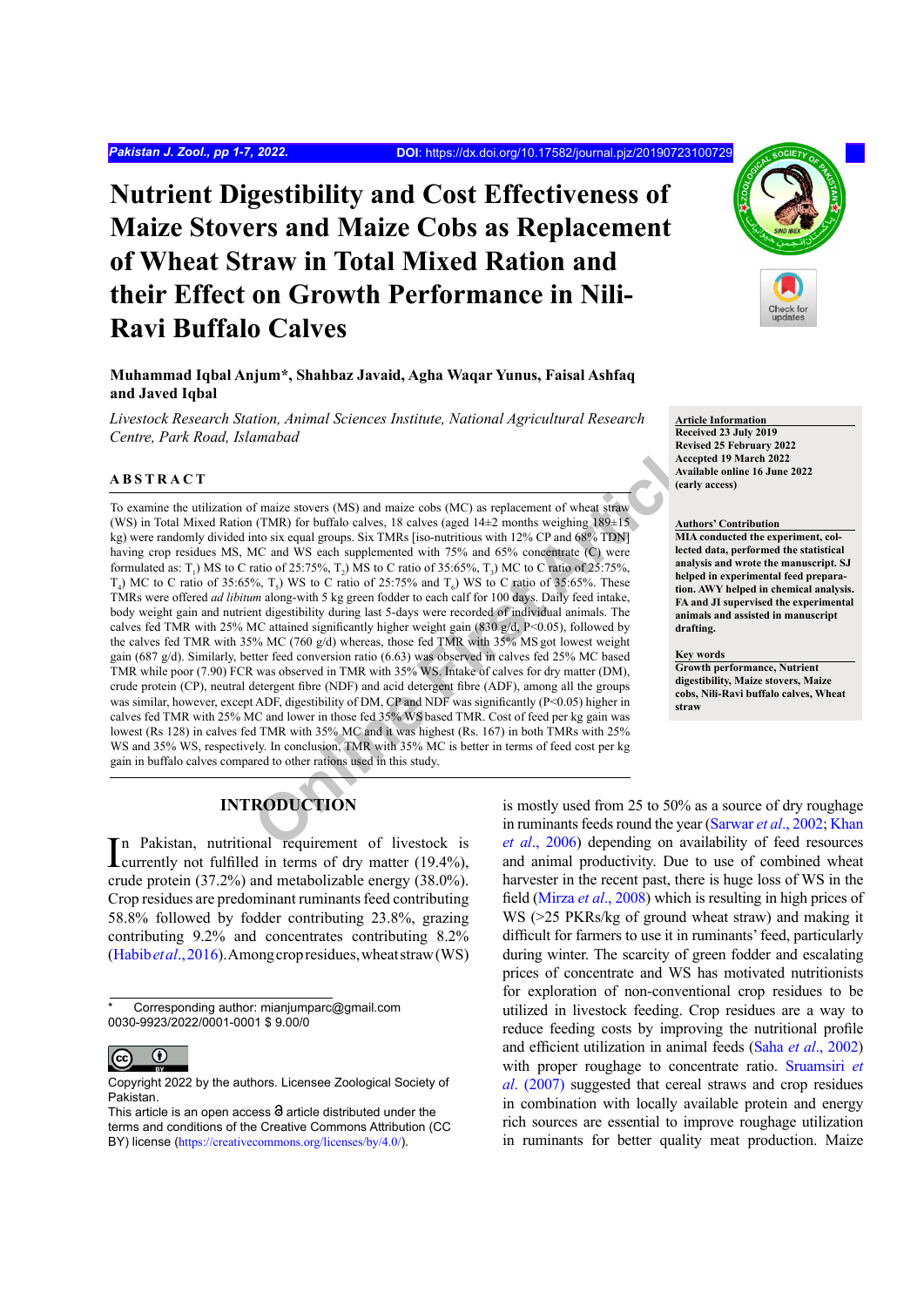stovers (MS) and maize cobs (MC) are main crop residues characterized by abundance, low cost, less competitive usage, and great potential for feed utilization. The total annual maize grains yield in the country is 5.7 million tons, accompanied by 22.8 million tons production of MS and MC [\(GOP, 2018](#page-5-6)) that are mostly considered a waste and are burnt usually. Konka *et al*[. \(2015\)](#page-5-7) suggested that MS are superior than red gram straw or black gram straw in terms of *in vitro* digestibility (DM, CP, NDF and ADF), *in vitro* total VFA production and cost of formulation for buffalo bulls when used in combination with concentrate as a complete ration (as 60:40% ratio of roughage to concentrate).

inted because of its physical nature<br> **Table I. Ingredients and ch**<br>
ees voluntary intake, the chemical<br>
maize stovers (MS), maize cobs<br>
ginin and cell wall carbohydrates<br>
(WS) based total mixed rations<br>
(Natianal Mixed ar Though, MS and MC are a good source of energy for ruminants but the availability of this energy to animals is generally limited because of its physical nature which generally reduces voluntary intake, the chemical association between lignin and cell wall carbohydrates and the physical limitation of the cell wall components for microbial fermentation (Wattanaklang *et al*., 2016). Maize stovers may be the best as livestock feed among cereal stovers and most straws due to high CP (6%) content. Previous researchers (Anjum and Afzal, 2015) have reported that availability of MS and MC is more compared to other roughages for animal survival during shortfall of feed supply. MS and MC could be a valuable addition in ruminant feeding systems (dairy, beef and heifers) as it has highest feeding value of all cereal straws (Kuchenmeister, [2020](#page-5-9)). The objective of current study was to compare nutritional value of MS, MC and WS supplemented with concentrate and effects on voluntary feed intake, growth performance, nutrient digestibility, and economic benefits in buffalo calves.

# **MATERIALS AND METHODS**

#### *Crop residues analysis*

Three types of crop residues such as MS, MC and WS were collected (about 2.5 tons each) from National Agricultural Research Centre (NARC), Islamabad-Pakistan and stored in the warehouse. The MS were chopped to 3-5 cm particle size using tractor driven chopper (Agritech Industries (Pvt.) Ltd., Multan, Pakistan), whereas MC and WS were grounded to 0.7-0.9 cm particle size using hammer grinder mill. The representative samples of MS, MC and WS were analyzed for proximate composition at Animal Nutrition Laboratory, NARC according to method by [AOAC \(1990\)](#page-5-10), and cell wall constituents following the method by [Van Soest](#page-5-11) *et al*. (1991).

## *Preparation of rations and experimental design*

Three crop residues, MS, MC and WS were mixed with two levels (75% and 65%) of concentrate to uniformly

prepare six treatments as total mixed rations [\(Table I](#page-1-0)). All TMRs were formulated as per [NRC \(2001\)](#page-5-12) protocol by adopting the large dairy breeds calf's nutrient requirement for growth rate of 0.6 kg/day (CP =  $12\%$  and TDN=  $68\%$ ) in a  $3\times 2$  factorial arrangements. Factor A was three types of crop residues: MS, MC and WS. Factor B was two levels (75 and 65%) of concentrate (C), respectively. The dietary treatments ( $T_1$  to  $T_6$ ) were designated as follow:  $T_1$ , Maize stovers  $25\%$  + Concentrate 75%;  $T_2$ , Maize stovers 35% + Concentrate 65%;  $T_3$ , Maize cobs 25% + Concentrate 75%;  $T_4$ , Maize cobs 35% + Concentrate 65%;  $T_5$ , Wheat straw 25% + Concentrate 75%; and  $T_c$ , Wheat straw 35% + Concentrate 65%

<span id="page-1-0"></span>**Table I. Ingredients and chemical composition of maize stovers (MS), maize cobs (MC) and wheat straw (WS) based total mixed rations with two roughage to concentrate ratios.**

| <b>Ingredients</b>                   | MS          |                | <b>MC</b>      |             | <b>WS</b>      |              |
|--------------------------------------|-------------|----------------|----------------|-------------|----------------|--------------|
|                                      | concentrate |                |                | concentrate | concentrate    |              |
|                                      | 25:75       | 35:65          |                | 25:75 35:65 |                | 25:75 35:65  |
| Crop residues (kg)                   |             |                |                |             |                |              |
| Maize stovers                        | 25          | 35             |                |             |                |              |
| Maize cobs                           |             |                | 25             | 35          |                |              |
| Wheat straw                          |             |                |                |             | 25             | 35           |
| Concentrate (kg)                     |             |                |                |             |                |              |
| Cottonseed meal                      | 2           | $\overline{2}$ | $\overline{c}$ | 2.5         | $\overline{c}$ | 2.5          |
| Rapeseed cake                        | 5           | 5              | 5              | 5           | 5              | 5            |
| Maize gluten feed<br>30%             | 12          | 17             | 13             | 17          | 14.5           | 18           |
| Maize grains                         | 15          | 18             | 15             | 18          | 15             | 18           |
| Rice polishing                       | 11.5        | 8              | 11.5           | 8           | 10             | 8            |
| Wheat bran                           | 18          | 3.5            | 18             | 4           | 18             | 3            |
| Cane molasses                        | 9           | 9              | 8              | 8           | 8              | 8            |
| Di-calcium                           | 1           | 1              | 1              | 1           | 1              | $\mathbf{1}$ |
| phosphate                            |             |                |                |             |                |              |
| Limestone                            | 0.5         | 0.5            | 0.5            | 0.5         | 0.5            | 0.5          |
| Common salt                          | 0.5         | 0.5            | 0.5            | 0.5         | 0.5            | 0.5          |
| Mineral pre-mix                      | 0.5         | 0.5            | 0.5            | 0.5         | 0.5            | 0.5          |
| Total                                | 100         | 100            | 100            | 100         | 100            | 100          |
| Overall chemical composition (DM, %) |             |                |                |             |                |              |
| <b>DM</b>                            | 87.5        | 86.5           | 86.4           | 87.2        | 87.1           | 87.3         |
| CP                                   | 12.1        | 11.9           | 12.1           | 12.0        | 12.0           | 11.9         |
| EE                                   | 5.1         | 4.3            | 5.3            | 3.7         | 3.8            | 3.5          |
| CF                                   | 11.6        | 13.1           | 11.3           | 12.2        | 18.1           | 19.8         |
| Total ash                            | 10.0        | 9.8            | 9.0            | 9.3         | 9.4            | 9.6          |
| ADF                                  | 21.5        | 24.6           | 22.3           | 25.5        | 23.8           | 26.7         |
| <b>NDF</b>                           | 54.7        | 52.8           | 59.5           | 55.8        | 56.0           | 57.8         |

\*Total mixed rations comprising two (25% and 35%) inclusion levels of each maize stover (MS), maize cobs (MC) and wheat straw (WS) and designated as MS25%, MS35%, MC25%, MC35%, WS25% and WS35%, respectively.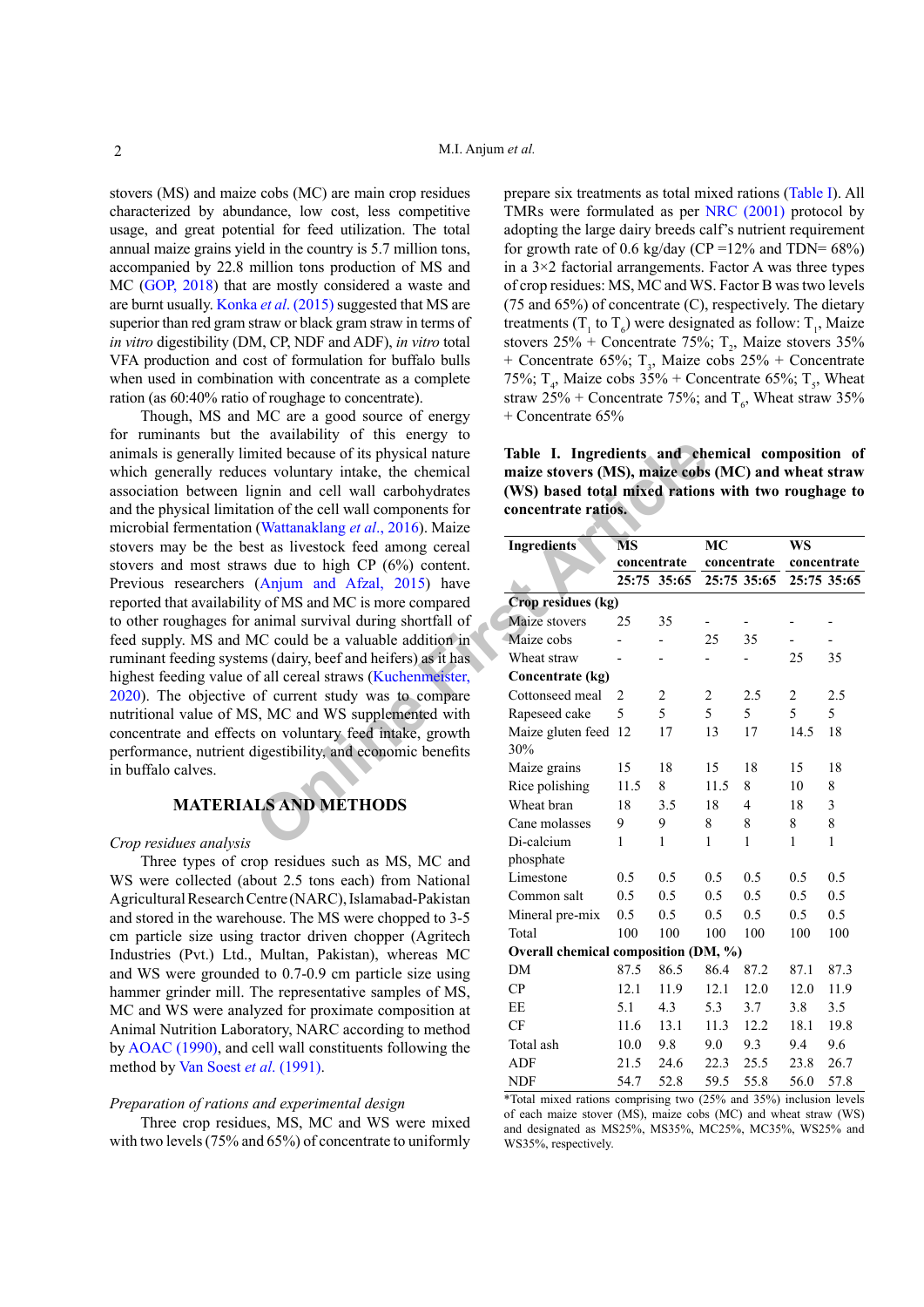## *Animals and feeding management*

For this experiment, 18 buffalo calves having  $14\pm 2$ month's age and 189±15 kg initial body weight were taken from Livestock Research Station, NARC. These calves were randomly divided into 6 equal groups with three calves in each following completely randomized design. After deworming, vaccination, and acclimatization to new feed for 10 days, these calves were housed in individual tie stalls with cemented floor shed. The shed was cleaned and washed with fresh water daily to maintain hygienic environment. These calves were offered total mixed rations *ad libitum* at 0900 h and 5 kg green fodder (maize and mott grass) at 1600 h for 100 days (October, 2017 to January, 2018). Fresh drinking water was offered to the calves 2-3 times a day. Data on daily feed intake and body weight gain were recorded for each animal separately. During last week of the experiment, *in vivo* digestibility study was conducted for five days and feed, orts and feces samples were collected daily, composited separately for each animal and stored in refrigerator at 4°C for chemical analysis.

# *Feed cost per kilogram gain*

The cost efficiency expression is a ratio between output to input calculated by using feed price, calves body weight, and growth rate as the formula given by Xie *et al*. [\(2012\)](#page-6-1).

 $Output$  =  $(ADC \times MPBW) / (DMI \times MPF)$ where ADG is the average daily gain (kg/head), MPBW is the average market price of body weight (Rs/kg), DMI is the daily dry matter intake (kg/head), and MPF is the market price of feeds.

# *Statistical analysis*

The data were statistically analyzed with the standard procedure of analysis of variance according to Completely Randomized Design as described by Steel *et al*[. \(1997\)](#page-5-13) using Minitab 15 software. The data regarding feed intake, body weight, weight gain and digestibility parameters were given as means  $\pm$  SE. Means were compared by Duncan's Multiple Rang Test at 5% level of probability.

## **RESULTS AND DISCUSSION**

# *Chemical composition of crop residues*

The chemical composition of MS, MC and WS is shown in [Table II.](#page-3-0) The dry matter (DM), crude protein (CP) and ether extract (EE) contents of MC were slightly higher compared to those of MS and WS but the difference was non-significant (P>0.05). The values of neutral detergent fibre (NDF) and acid detergent fibre (ADF) in MS, MC and WS were 75.5, 79.9, 76.0% and 54.5, 47.4

and 50.1%, respectively. The NDF content of MC was significantly higher and ADF content was significantly lower compared to those of MS and WS. However, acid detergent lignin (ADL) and total ash (TA) contents were highest in WS followed by MS and MC. The results of current study were supported by previous studies that have reported chemical composition of MC and WS as 2.42% and 2.21% CP, 7.67% and 9.82% lignin content ([Azim](#page-5-14) *et al*[., 2000\)](#page-5-14) and 48% and 45% total digestible nutrients ([Lardy and Anderson, 2003](#page-5-15)), respectively.

#### *Growth performance*

Data on daily feed intake and body<br>
for the article conduction of the state and body<br>
FCR in buffalo calves are present<br>
experiment, *in vivo* digestibility<br>
FCR in buffalo calves are present<br>
experiment, *in vivo* digest Effects of three types of crop residues (MS, MC and WS) with two different levels of concentrate (75% and 65%) on total DM intake, DM intake on % BW, ADG and FCR in buffalo calves are presented in [Table III](#page-3-1). Type of crop residues had significant  $(P<0.05)$  effect on ADG and FCR. The highest  $(P<0.05)$  ADG and better FCR were observed in buffalo calves fed on MC compared to those fed on MS and WS based rations, however, the difference between maize stovers and wheat straw was non-significant (P>0.05). Total DM intake and DM intake on % BW were not influenced (P>0.05) by the types of crop residues as well as levels of concentrate among the buffalo groups. The current findings are in accordance with previous work byAnjum and Afzal (2015) and Azim *et al*[. \(2000\)](#page-5-14) which reported that WS replaced by ground corncobs in total mixed rations had no negative effects on DM intake but found better (P<0.05) in weight gain and FCR in growing buffalo calves. Furthermore, [Urio and Katogile](#page-5-16) (1987) stated that rations having 30% corncobs and maize stovers had no adverse effect on growth performance and milk yield in dairy animals. Results of the current study indicated that weight gain in buffalo calves increased as the concentrate proportion in total mixed rations was increased.

> Interactions between three types of crop residues and two levels of concentrate had non-significant  $(P>0.05)$ effect on DM intake, DM intake on % BW among the buffalo calves. This indicates that MC, MS and WS each either supplemented with 75 and 65% levels of concentrate based TMRs had no adverse effects on palatability in buffalo calves. However, there was significant  $(P<0.05)$ difference in ADG and FCR among the buffalo calves. The highest (P<0.05) ADG and better FCR were observed in calves fed TMR with 25% maize cobs compared to all other rations. The second highest  $(P<0.05)$  growth rate was obtained on both TMRs having 35% maize cobs and 25% wheat straw than the rest of TMRs which had non-significant (P>0.05) difference between them. This indicates that TMRs at 25% and 35% inclusion levels of MC are better than rest of all TMRs except 25% wheat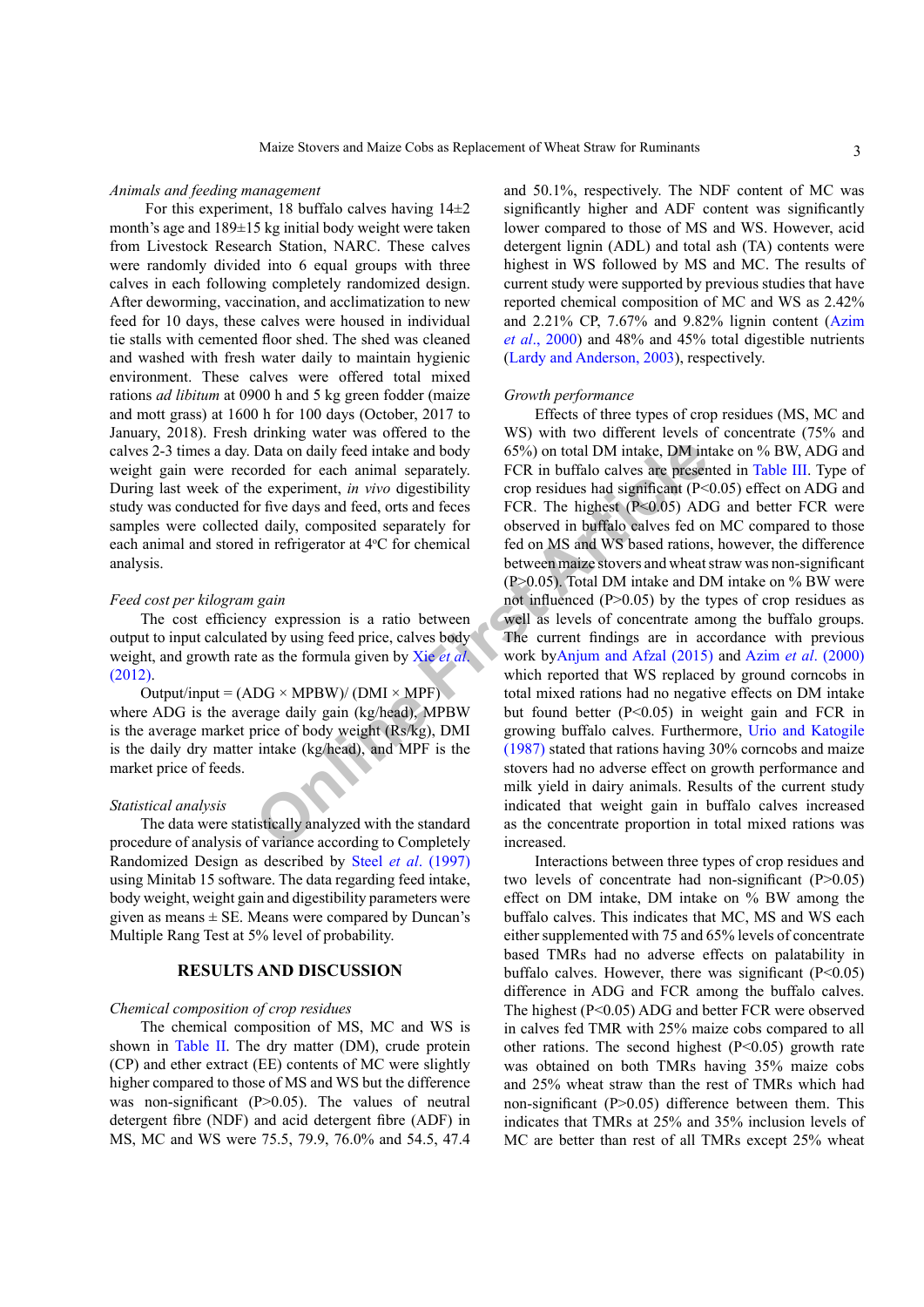straw-based ration. Current results are in accordance with [Wachirapakorn](#page-6-2) *et al.* (2016) who found significantly improved nutrient intake and milk yield in lactating dairy crossbred cows fed TMR containing 40% ground corn cobs as the whole roughage source.

<span id="page-3-0"></span>**Table II. Chemical composition (DM, %) of three type of crop residues.**

| Crop residues | Chemical composition (DM, %)* |  |  |  |                                 |  |                                      |    |
|---------------|-------------------------------|--|--|--|---------------------------------|--|--------------------------------------|----|
|               | DM CP EE CF NDF ADF ADL TA    |  |  |  |                                 |  |                                      |    |
| Maize stovers |                               |  |  |  | 88.6 2.5 1.1 36.5 75.5 54.5 8.5 |  |                                      | 65 |
| Maize cobs    |                               |  |  |  | 89.6 3.6 1.5 34.9 79.9 47.4 7.5 |  |                                      | 49 |
| Wheat straw   |                               |  |  |  |                                 |  | 87.2 2.4 0.3 41.4 76.0 50.1 10.9 8.2 |    |

\*Abbreviations stands for DM, dry matter; CP, crude protein; EE, ether extract; CF, crude fibre; NDF, neutral detergent fibre; ADF, acid detergent fibre; ADL, acid detergent lignin and TA, total ash.

4 0.3 41.4 76.0 50.1 10.9 8.2<br>
M, dry matter; CP, crude protein; EE, ether<br>
meutral detergent fibre; ADF, acid detergent<br>
with previous work of Wanapat a<br>
with previous work of Wanapat a<br>
with previous work of Wanapat<br>
ed Better (P<0.05) feed conversion ratio was noted on TMRs having 25% and 35% inclusion levels of MC while poor FCR was observed in TMRs having 25% MS and 35% WS. However, FCR in other calves groups did not differ from each other. Buffalo calves got poor weight gain and FCR on TMRs having 25% MS and 35% WS may be due to higher ADL contents (Table II). It is general observation that at harvesting of maize grains, the plant becomes over matured resulting hardy stem and shedding of more leaves

during harvesting, transportation and chopping causing increased in lignin content.

## *Digestion coefficient of nutrients*

[Table IV](#page-4-0) shows that during *in vivo* digestibility, intake of calves for DM, CP and NDF among all the groups was similar except ADF. The ADF intake was maximum in calves fed TMRs having 25% or 35% WS. Except CP, digestibility of DM, NDF and ADF was significantly (P<0.05) higher in TMR with 25% MC and lowest in those fed TMR with 35% WS. Digestibility of DM, NDF and ADF increased with higher level of concentrate in total mixed ration regardless of types of crop residues. Higher nutrients digestibility at higher concentrate level may be due to more readily available energy for microflora for growth and production compared to lower concentrate level (75% vs. 65%). The current findings are in accordance with previous work of [Wanapat and Wachirapakorn \(1990\)](#page-6-3) who reported improved digestibility of DM, organic matter (OM) and CP by increasing levels of concentrate in total mixed ration regardless of type of straw.

## *Economic benefit analysis*

Feed cost per kg weight gain of buffalo calves fed three types of crop residues; MS, MC and WS supplemented with two levels of concentrate is shown in [Table V](#page-4-1). In this study, the price of 1kg maize fodder on DM basis was PKRs. 10 while price of TMRs consisting of 25% MS,

<span id="page-3-1"></span>**Table III. Growth performance of buffalo calves fed maize stovers, maize cobs and wheat straw based total mixed ration with two roughage to concentrate ratios.**

| <b>Treatments</b>                                                  | Total DMI (kg/h/d) | $DMI$ (% BW)    | Total BWG (kg/h)           | Daily BWG (kg/h)             | FCR (kg/kg)                   |
|--------------------------------------------------------------------|--------------------|-----------------|----------------------------|------------------------------|-------------------------------|
| <b>Types of crop residues</b>                                      |                    |                 |                            |                              |                               |
| Maize stovers (MS)                                                 | $5.40 \pm 0.12$    | $2.43 \pm 0.18$ | $70 \pm 0.03^b$            | $0.70 \pm 0.03^b$            | $7.72 \pm 0.18$ <sup>a</sup>  |
| Maize cobs (MC)                                                    | $5.33 \pm 0.14$    | $2.33 \pm 0.18$ | $79 \pm 0.03$ <sup>a</sup> | $0.79 \pm 0.03$ <sup>a</sup> | $6.71 \pm 0.15^b$             |
| Wheat straw (WS)                                                   | $5.52 \pm 0.15$    | $2.46 \pm 0.18$ | $72 \pm 0.04^b$            | $0.72 \pm 0.04^b$            | $7.69 \pm 0.19$ <sup>a</sup>  |
| Level of concentrate $(C)$                                         |                    |                 |                            |                              |                               |
| 75%                                                                | $5.53 \pm 0.15$    | $2.45 \pm 0.18$ | $76 \pm 0.04$              | $0.76 \pm 0.04$              | $7.28 \pm 0.18$               |
| 65%                                                                | $5.30\pm0.14$      | $2.36\pm0.18$   | $71 \pm 0.03$              | $0.71 \pm 0.03$              | $7.45 \pm 0.18$               |
| Interaction (Types of crop residues $\times$ Level of concentrate) |                    |                 |                            |                              |                               |
| MS to C ratio of $25:75\%$                                         | $5.50\pm0.14$      | $2.49\pm0.18$   | $71 \pm 0.04$ <sup>c</sup> | $0.71 \pm 0.04$ °            | $7.75 \pm 0.19^{\text{a}}$    |
| MS to C ratio of $35:65\%$                                         | $5.30 \pm 0.12$    | $2.38 \pm 0.18$ | $69 \pm 0.02$ <sup>c</sup> | $0.69 \pm 0.02$ <sup>c</sup> | $7.68 \pm 0.17$ <sup>ab</sup> |
| MC to C ratio of $25:75\%$                                         | $5.50 \pm 0.14$    | $2.39\pm0.18$   | $83 \pm 0.03$ <sup>a</sup> | $0.83 \pm 0.03^{\text{a}}$   | $7.63 \pm 0.15^b$             |
| MC to C ratio of $35:65\%$                                         | $5.15 \pm 0.12$    | $2.27 \pm 0.18$ | $76 \pm 0.03^b$            | $0.76 \pm 0.03^b$            | $7.78 \pm 0.15^b$             |
| WS to C ratio of $25:75\%$                                         | $5.60 \pm 0.15$    | $2.47\pm0.18$   | $75 \pm 0.04^b$            | $0.75 \pm 0.04^b$            | $7.47 \pm 0.17$ <sup>ab</sup> |
| WS to C ratio of $35:65\%$                                         | $5.45 \pm 0.14$    | $2.44\pm0.18$   | $69 \pm 0.03$ <sup>c</sup> | $0.69 \pm 0.03$ <sup>c</sup> | $7.90 \pm 0.19$ <sup>a</sup>  |

Means  $\pm$ SEM in a row with different superscripts differ significantly ( $p$ <0.05). Values of each parameter are means of 3 observations.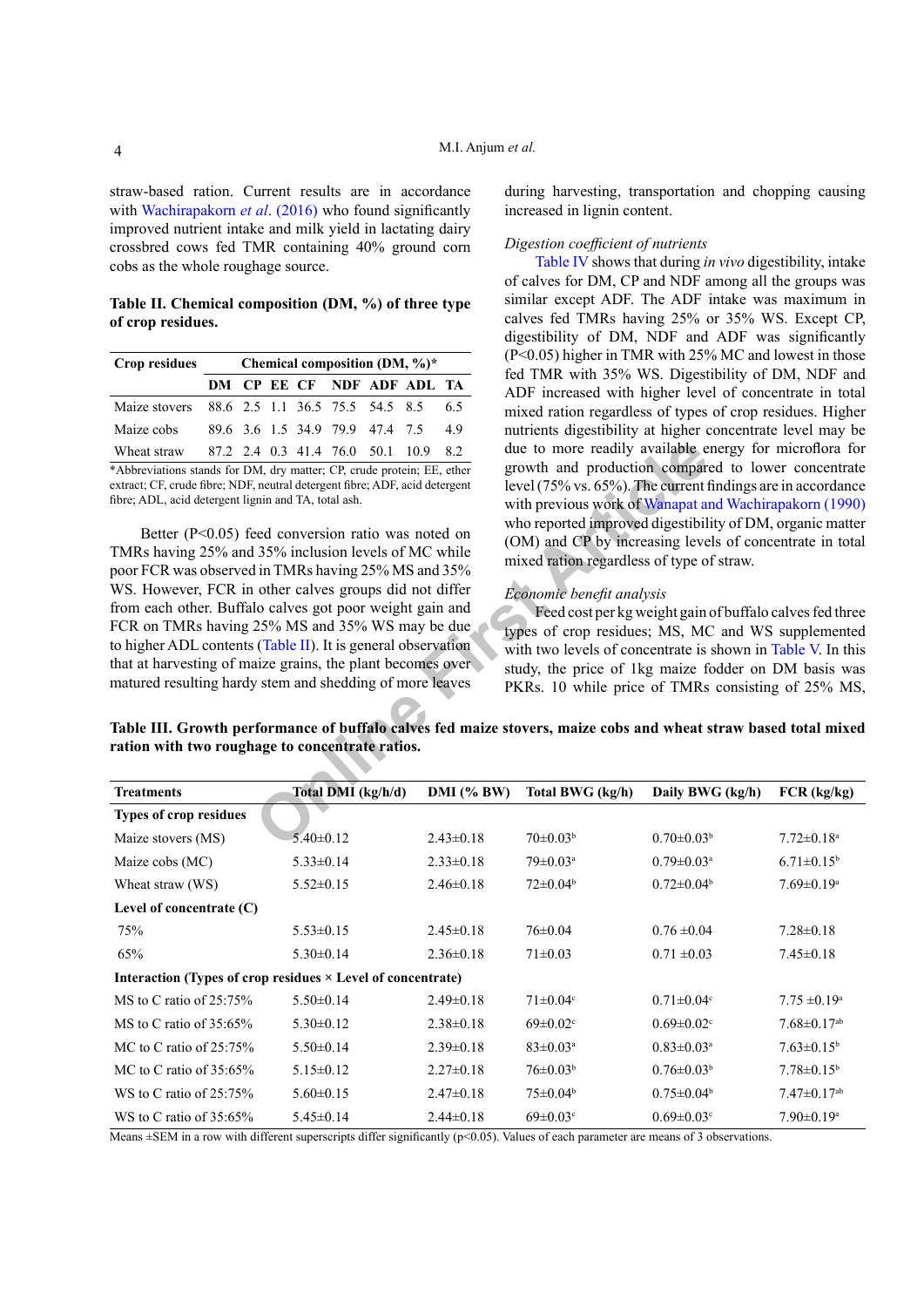<span id="page-4-0"></span>

| Table IV. Nutrients intake and digestibility in buffalo calves fed maize stovers, maize cobs and wheat straw based |  |  |  |  |
|--------------------------------------------------------------------------------------------------------------------|--|--|--|--|
| total mixed ration with two roughage to concentrate ratios.                                                        |  |  |  |  |

| <b>Parameters</b>           | <b>MS</b> : Concentrate       |                                | <b>MC</b> : Concentrate       |                                | <b>WS: Concentrate</b>        |                                |
|-----------------------------|-------------------------------|--------------------------------|-------------------------------|--------------------------------|-------------------------------|--------------------------------|
|                             | 25:75                         | 35:65                          | 25:75                         | 35:65                          | 25:75                         | 35:65                          |
| Average intake (kg/h/day)   |                               |                                |                               |                                |                               |                                |
| Dry matter                  | $5.50 \pm 0.14$               | $5.30 \pm 0.12$                | $5.50 \pm 0.14$               | $5.15 \pm 0.12$                | $5.60 \pm 0.15$               | $5.45 \pm 0.14$                |
| Crude protein               | $0.57 \pm 0.01$               | $0.53 \pm 0.01$                | $0.57 \pm 0.02$               | $0.52 \pm 0.01$                | $0.57 \pm 0.01$               | $0.55 \pm 0.02$                |
| Neutral detergent fibre     | $2.47\pm0.04$                 | $2.52\pm0.05$                  | $2.28 \pm 0.04$               | $2.26 \pm 0.04$                | $2.66\pm0.06$                 | $2.66\pm0.05$                  |
| Acid detergent fibre        | $1.04 \pm 0.02^b$             | $1.28 \pm 0.03$ <sup>ab</sup>  | $0.93 \pm 0.01^b$             | $1.01 \pm 0.02^b$              | $1.44 \pm 0.03$ <sup>a</sup>  | $1.40 \pm 0.03$ <sup>a</sup>   |
| Nutrients digestibility (%) |                               |                                |                               |                                |                               |                                |
| Dry matter                  | $62.88 \pm 1.34$ <sup>b</sup> | $60.23 \pm 1.14$ <sup>c</sup>  | $65.48 \pm 1.74$ <sup>a</sup> | $63.52 \pm 1.54$ <sup>b</sup>  | $61.12 \pm 1.39$ °            | 60 $12 \pm 1$ 2.4°             |
| Crude protein               | $63.80 \pm 1.84$              | $62.13 \pm 1.64$               | $66.18\pm2.17$                | $64.16 \pm 2.04$               | $61.81 \pm 1.53$              | $61.81 \pm 1.74$               |
| Neutral detergent fibre     | $63.55 \pm 1.64^b$            | $62.66 \pm 1.51$ <sup>bc</sup> | $66.97 \pm 1.87$ <sup>a</sup> | $65.00 \pm 1.60$ <sup>ab</sup> | $61.33 \pm 1.54$ °            | $62.33 \pm 1.61$ <sup>bc</sup> |
| Acid detergent fibre        | $58.12 \pm 1.66$ <sup>b</sup> | $59.55 \pm 1.74$ <sup>b</sup>  | $63.66 \pm 1.89$ <sup>a</sup> | $63.10 \pm 1.84$ <sup>a</sup>  | $58.15 \pm 1.69$ <sup>c</sup> | $57.58 \pm 1.51$ <sup>c</sup>  |

<span id="page-4-1"></span>

| Table V. Economic analysis of buffalo calves fed maize stovers, maize cobs and wheat straw based total mixed ration |  |  |  |
|---------------------------------------------------------------------------------------------------------------------|--|--|--|
| with two roughage to concentrate ratios.                                                                            |  |  |  |

| Crude protein                                                                                                                                                                                                                                                                                                                                                                         | $63.80 \pm 1.84$              | $62.13 \pm 1.64$               | $66.18 \pm 2.17$              | $64.16 \pm 2.04$               | $61.81 \pm 1.53$              | $61.81 \pm 1.74$               |
|---------------------------------------------------------------------------------------------------------------------------------------------------------------------------------------------------------------------------------------------------------------------------------------------------------------------------------------------------------------------------------------|-------------------------------|--------------------------------|-------------------------------|--------------------------------|-------------------------------|--------------------------------|
| Neutral detergent fibre                                                                                                                                                                                                                                                                                                                                                               | $63.55 \pm 1.64^b$            | $62.66 \pm 1.51$ <sup>bc</sup> | $66.97 \pm 1.87$ <sup>a</sup> | $65.00 \pm 1.60$ <sup>ab</sup> | $61.33 \pm 1.54$ <sup>c</sup> | $62.33 \pm 1.61$ <sup>bc</sup> |
| Acid detergent fibre                                                                                                                                                                                                                                                                                                                                                                  | $58.12 \pm 1.66$ <sup>b</sup> | $59.55 \pm 1.74$ <sup>b</sup>  | $63.66 \pm 1.89$ <sup>a</sup> | $63.10 \pm 1.84$ <sup>a</sup>  | $58.15 \pm 1.69$ <sup>c</sup> | $57.58 \pm 1.51$ <sup>c</sup>  |
| *Total mixed rations comprising two (25% and 35%) inclusion levels of each maize stover (MS), maize cobs (MC) and wheat straw (WS) and designated<br>as MS25%, MS35%, MC25%, MC35%, WS25% and WS35%, respectively. These TMR were offered <i>ad-libitum</i> while the fixed quantity (5 kg/head/day)<br>of green fodder was provided for 100 days. $n=3$ buffalo calves per treatment |                               |                                |                               |                                |                               |                                |
| Table V. Economic analysis of buffalo calves fed maize stovers, maize cobs and wheat straw based total mixed ration                                                                                                                                                                                                                                                                   |                               |                                |                               |                                |                               |                                |
| with two roughage to concentrate ratios.                                                                                                                                                                                                                                                                                                                                              |                               |                                |                               |                                |                               |                                |
| Performance                                                                                                                                                                                                                                                                                                                                                                           | <b>MS: Concentrate</b>        |                                | <b>MC: Concentrate</b>        |                                | <b>WS: Concentrate</b>        |                                |
|                                                                                                                                                                                                                                                                                                                                                                                       | 25:75                         | 35:65                          | 25:75                         | 35:65                          | 25:75                         | 35:65                          |
| DM intake (kg/head/day)*                                                                                                                                                                                                                                                                                                                                                              |                               |                                |                               |                                |                               |                                |
| Total mixed ration                                                                                                                                                                                                                                                                                                                                                                    | 4.25                          | $4.05 -$                       | 4.25                          | 3.90                           | 4.35                          | 4.20                           |
| Maize fodder                                                                                                                                                                                                                                                                                                                                                                          | 1.25                          | 1.25                           | 1.25                          | 1.25                           | 1.25                          | 1.25                           |
| Total                                                                                                                                                                                                                                                                                                                                                                                 | 5.75                          | 5.55                           | 5.50                          | 5.40                           | 5.85                          | 5.70                           |
| Cost of feed (Rs/head/day)**                                                                                                                                                                                                                                                                                                                                                          |                               |                                |                               |                                |                               |                                |
| Total mixed ration                                                                                                                                                                                                                                                                                                                                                                    | 100.50                        | 86.22                          | 101.70                        | 84.55                          | 112.62                        | 102.60                         |
| Maize fodder                                                                                                                                                                                                                                                                                                                                                                          | 12.50                         | 12.50                          | 12.50                         | 12.50                          | 12.50                         | 12.50                          |
| Total cost                                                                                                                                                                                                                                                                                                                                                                            | 113.00                        | 98.72                          | 114.20                        | 97.05                          | 125.12                        | 115.11                         |
| Average daily gain (kg)                                                                                                                                                                                                                                                                                                                                                               | 0.71                          | 0.69                           | 0.83                          | 0.76                           | 0.75                          | 0.69                           |
| Feed cost/kg gain (Rs)                                                                                                                                                                                                                                                                                                                                                                | 159                           | 143                            | 138                           | 128                            | 167                           | 167                            |

\*Total mixed rations comprising two (25% and 35%) inclusion levels of each maize stover (MS), maize cobs (MC) and wheat straw (WS) and designated as MS25%, MS35%, MC25%, MC35%, WS25% and WS35%, respectively. \*\*On dry matter basis price of one-kilogram green maize fodder was Rs. 10 while total mixed rations having  $MS_{25}$ ,  $MS_{35}$ ,  $MC_{25}$ ,  $MC_{35}$ ,  $WS_{25}$  and  $WS_{35}$  was Rs. 23.65, 21.29, 23.93, 21.68, 25.89 and 24.43, respectively. n=3 buffalo calves per treatment.

35% MS, 25% MC, 35% MC, 25% WS and 35% WS was PKRs. 23.65, 21.29, 23.93, 21.68, 25.89 and 24.43, respectively. The price of 1kg live weight of animal was assumed to be PKRs. 175.

Although buffalo calves fed TMR with 25% MC obtained maximum weight gain (830 g/d). However, the feed cost per kg gain (PKRs. 138) was higher than those fed 35% MC based TMR (PKRs. 128). The reason for higher cost per kg live weight gain in buffalo calves fed 25% MC based TMR in comparison to 35% MC based TMR could be due to higher incorporation level of concentrate in the TMR. Similar pattern of feed cost per kg gain with other rations was observed. The previous researcher Shi *[et al](#page-5-17)*. [\(2014\)](#page-5-17) reported that profit returns were mainly depending on efficiency of feed utilization by animals and feed cost. Xie *et al*[. \(2012\)](#page-6-1) and Mirza *et al*[. \(2008\)](#page-5-3) suggested that economic returns can be obtained by comparing the cost of the supplements and basal feed with the value of the live body weight produced.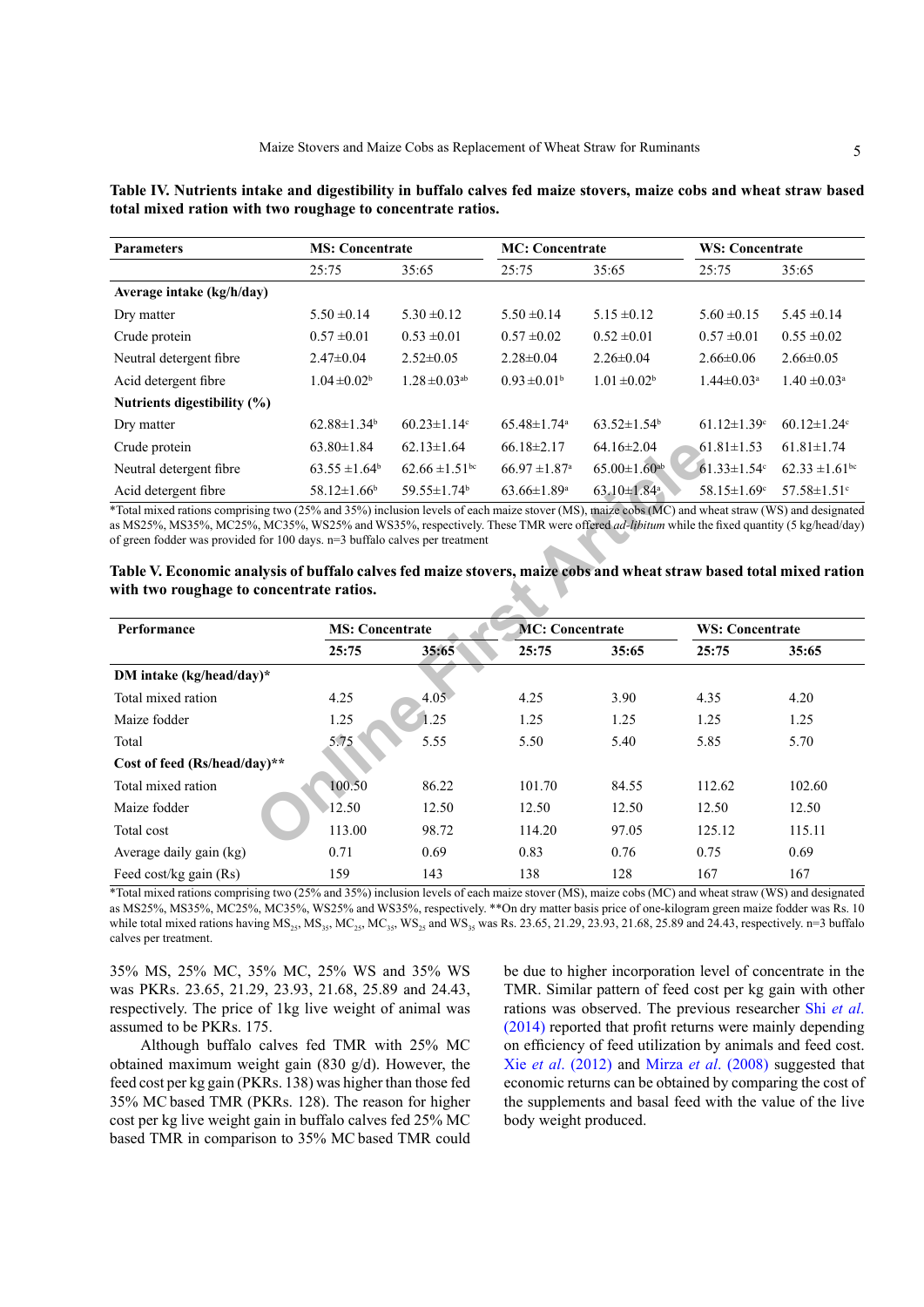# **CONCLUSION**

Maize cobs are better when compared with maize stovers and wheat straw in total mixed ration for optimum weight gain, better feed conversion ratio, efficient nutrient utilization, and economic benefit in buffalo calves. Whereas, both maize stovers and wheat straw are comparable with each other for same parameters except economic benefit (less feed cost per kg gain of maize stovers than wheat straw). Furthermore, maize stovers, maize cobs and wheat straw in total mixed ration up to 35% inclusion level had no adverse effect on palatability in buffalo calves.

# **ACKNOWLEDGEMENTS**

The authors express their most sincere thanks to management of ALP for the project entitled "Evaluation of Maize Stovers and Maize Cobs as Feed Sources for Ruminants (AS-158)" Pakistan Agricultural Research Council (PARC), Islamabad for financial support.

#### *Statement of conflict of interest*

The authors have no conflict of interest.

# **REFERENCES**

- <span id="page-5-8"></span>Anjum, M.I. and Afzal, M., 2015. Influence of substituting wheat straw with corncobs in fattening rations for growth rate and nutrient digestibility in buffalo calves. *J. Anim. Pl. Sci.,* **25**: 1216-1221.
- <span id="page-5-10"></span>Association of Official Analytical Chemists (AOAC), 1990. *Official methods of analysis*, 16<sup>th</sup> Ed., Washington, DC, USA.
- <span id="page-5-14"></span>Azim, A., Khan, A.G., Nadeem, M.A. and Mirza, M.A., 2000. Substitution of wheat straw with corn cobs in total mixed diets for buffalo heifers. *Buffalo J.,*  **3**: 251-257.
- <span id="page-5-6"></span>GOP, 2018. *Pakistan economic survey*. Government of Pakistan, Economic Advisor's Wing, Finance Division, Islamabad.
- <span id="page-5-0"></span>Habib, G., Khan, M.F., Javaid, S. and Saleem, M., 2016. Assessment of feed supply and demand for livestock in Pakistan. *J. Agric. Sci. Technol*., **6**: 191-202. <https://doi.org/10.17265/2161-6256/2016.03.006>
- <span id="page-5-2"></span>Khan, M.A., Iqbal, Z., Sarwar, M., Nisa, M., Khan, M.S., Lee, W.S., Lee, H.J. and Kim, H.S., 2006. Urea treated corncobs ensiled with or without additives for buffaloes: Ruminal characteristics, digestibility and nitrogen metabolism. *Asian-Aust. J. Anim. Sci*., **19**: 705-712. [https://doi.org/10.5713/](https://doi.org/10.5713/ajas.2006.705) [ajas.2006.705](https://doi.org/10.5713/ajas.2006.705)
- <span id="page-5-11"></span><span id="page-5-7"></span>Konka, R.K., Dhulipalla, S.K., Jampala, V.R.,

Arunachalam, R., Pagadala, E.P. and Elineni, R.R., 2015. Evaluation of crop residue based complete rations through *in vitro* digestibility. *J. Adv. Vet. Anim. Res.,* **2**: 64-68. [https://doi.org/10.5455/](https://doi.org/10.5455/javar.2015.b50) [javar.2015.b50](https://doi.org/10.5455/javar.2015.b50)

- <span id="page-5-9"></span>Kuchenmeister, F., 2020. *Maize stover: A valuable alternative feed.* Available online at [https://lallemandanimalnutrition.com/en/](https://lallemandanimalnutrition.com/en/europe/?select=market) [europe/?select=market](https://lallemandanimalnutrition.com/en/europe/?select=market)
- <span id="page-5-15"></span>Lardy, G. and Anderson, V., 2003. *Alternative feeds for ruminants.* NDSU extension service, North Dakota State University, Fargo, North Dakota 58105. pp. 7.
- <span id="page-5-3"></span>Mirza, I.H., *Et al*, M.I., Mirza, M.A., Azim, A. and Khan, A.G., 2008. Effect of supplementation of chopped versus unchopped wheat straw with urea molasses block to buffalo calves. *J. Anim. Pl. Sci.,* **18**: 7-10.
- <span id="page-5-12"></span>National Research Council (NRC), 2001. *Nutrient requirements of dairy cattle*. 7<sup>th</sup> Ed, National Academy Press, Washington, DC, USA.
- <span id="page-5-4"></span>Saha, R.C., Sing, R.B. and Roy, P.K., 2002. Effect of feeding locally made concentrate mixture on milk production in crossbred cows in some district of West Bengal. *Anim. Nutrit. Feed Technol.,* **2**: 83-88.
- <span id="page-5-17"></span><span id="page-5-16"></span><span id="page-5-13"></span><span id="page-5-5"></span><span id="page-5-1"></span>Sarwar, M., Khan, M.A. and Iqbal, Z., 2002. Feed reserves of livestock in Pakistan. *Int. J. Agric. Biol.,*  **4**: 186-192.
- ress their most sincere thanks to<br>
Only the project entitied "Evaluation<br>
Maize Cobs as Feed Sources for<br>
National Research<br>
Maize Cobs as Feed Sources for<br>
Pakistan Agricultural Research<br>
Pakistan Article<br>
Interest requir Shi, F.H., Fang, L., Meng, Q.X., Wu, H., Du, J.P., Xie, X.X., Ren, L.P., Zhou, Z.M. and Zhou, B., 2014. Effects of partial or total replacement of maize with alternative feed source on digestibility, growth performance, blood metabolites and economics in limousine crossbred cattle. *Asian-Aust. J. Anim. Sci.,* **27**: 1443-1451. [https://doi.org/10.5713/](https://doi.org/10.5713/ajas.2014.14057) ajas.2014.14057
	- Sruamsiri, S., Silman, P. and Srinuch, W., 2007. Agro industrial by-products as roughage source for beef cattle: Chemical composition, nutrient digestibility and energy values of ensiled sweet corn cob and husk with different levels of Ipil-Ipil leaves. *Mj. Int. J. Sci. Technol*., **1**: 88-94.
	- Steel, R.G.R., Torrie, J.H. and Dickey, D.A., 1997. *Principles and procedures of statistics*. *A biochemical approach.* 3rd Ed. McGraw Hill Book Co. Inc. NY, USA.
	- Urio, N.A. and Kategile, J.A., 1987. Maize stover and cobs as feed resources for ruminants in Tanzania. In: *Utilization of agricultural byproducts as livestock feed in Africa*. Proceeding of a workshop held at Blantyre, Malawi, September, 1986, International Livestock Centre for Africa.
	- Van Soest, P.J., Robertson, H.B. and Lewis, B.A., 1991.